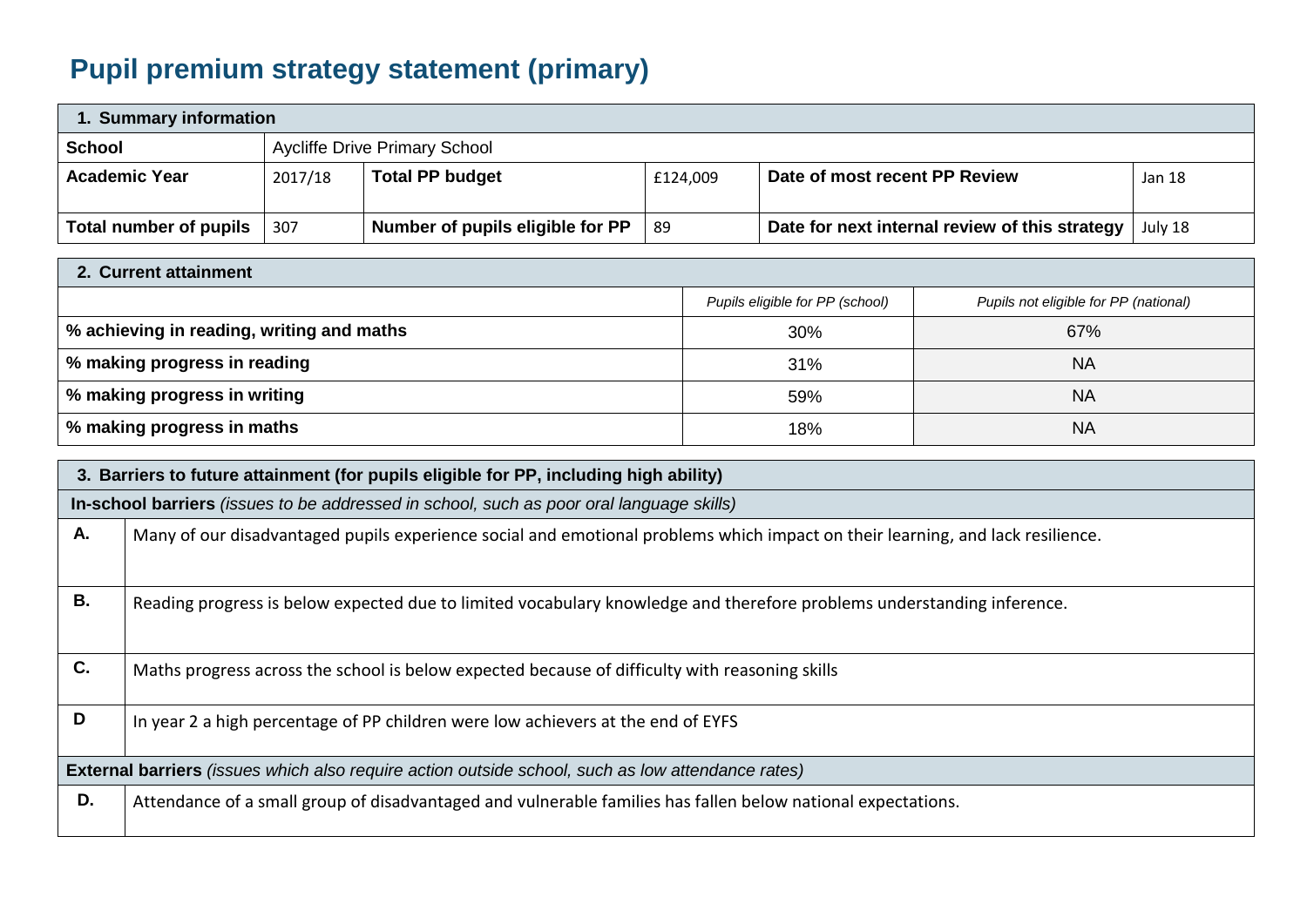| E  | There is a high level of social care needs amongst families where children are eligible for Pupil Premium, resulting in emotional needs, reduced<br>ability to support children at home and little access to enrichment activities. |                                                                                                                                                                                                                                                                                            |  |  |
|----|-------------------------------------------------------------------------------------------------------------------------------------------------------------------------------------------------------------------------------------|--------------------------------------------------------------------------------------------------------------------------------------------------------------------------------------------------------------------------------------------------------------------------------------------|--|--|
|    | 4. Desired outcomes                                                                                                                                                                                                                 |                                                                                                                                                                                                                                                                                            |  |  |
|    |                                                                                                                                                                                                                                     |                                                                                                                                                                                                                                                                                            |  |  |
| A. | The allocation of pupil premium funding is effective and efficient in addressing barriers to learning, and<br>expected or accelerated progress is made against regular targets.                                                     | Provision is monitored and reviewed half termly.<br>Measurable targets made at Pupil Progress meetings are reviewed and<br>met.<br>Pupils make expected or accelerated progress<br>SEND pupils make significant steps of progress appropriate to their<br>needs.                           |  |  |
| В. | Raised attainment and expected or accelerated pupil progress in maths and reading by the end of KS2.                                                                                                                                | Pupils make expected or accelerated progress from end of KS1 to KS2.<br>The gap between PP pupils attainment and National other is reduced by<br>to 10% or less in reading and 15% or less in maths<br>There is little or no gap between PP pupils progress and other pupils<br>nationally |  |  |
| C. | Year 2 PP pupils make expected or accelerated progress.                                                                                                                                                                             | PP pupils make progress in line with other pupils in school and nationally                                                                                                                                                                                                                 |  |  |
| D. | Support is given for pupils emotional and social needs so that they are ready to learn.                                                                                                                                             | Pupils identified as having social and emotional problems are making<br>progress in line with their peers (in school data)<br>Teachers report pupils as having a positive attitude to their learning.<br>Pupils show resilience in their learning.                                         |  |  |
| Ε. | To provide PP pupils with access to a variety of enrichment activities                                                                                                                                                              | A high number of PP pupils attend clubs.<br>All pupils have regular access to Forest School.<br>Access is provided for breakfast club to most needy families.<br>All pupils regularly attend trips and curriculum enrichment activities.                                                   |  |  |
| F. | Increased attendance rates for pupils eligible for PP                                                                                                                                                                               | PP attendance is at 95%<br>Improved attendance for target families and individuals below 80% to<br>90% + by year end.                                                                                                                                                                      |  |  |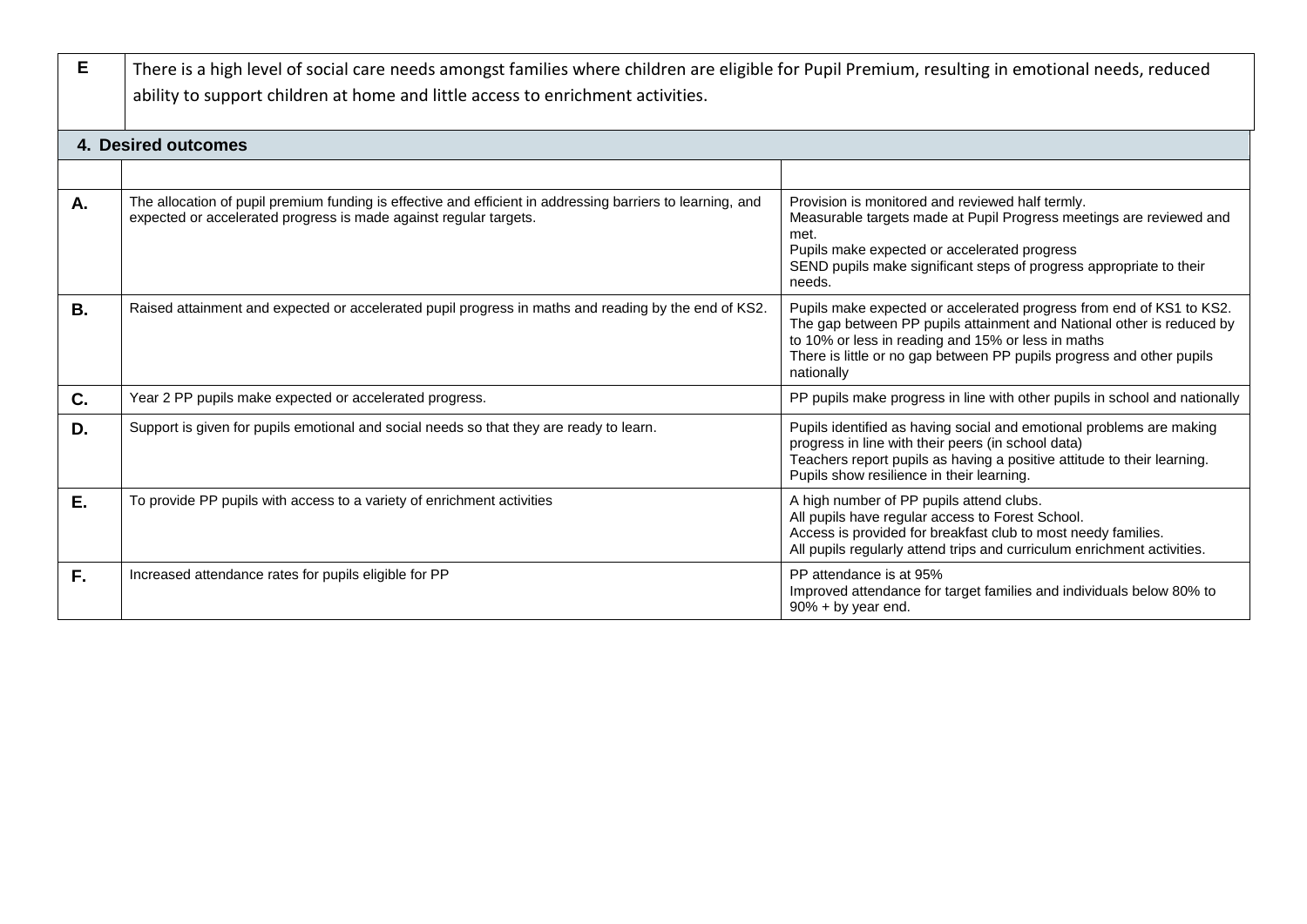## **5. Planned expenditure**

## **Academic year**

The three headings below enable schools to demonstrate how they are using the pupil premium to improve classroom pedagogy, provide targeted support and support whole school strategies.

## **i. Quality of teaching for all**

| <b>Desired outcome</b>                                                                                                                                                                                                                                                                                                                                                                                                 | Chosen action /<br>approach                                                                                                                                                           | What is the evidence and rationale<br>for this choice?                                                                                                                                                                                                                      | How will you ensure it is<br>implemented well?                                                                                         | <b>Staff lead</b> | When will you<br>review<br>implementation? |
|------------------------------------------------------------------------------------------------------------------------------------------------------------------------------------------------------------------------------------------------------------------------------------------------------------------------------------------------------------------------------------------------------------------------|---------------------------------------------------------------------------------------------------------------------------------------------------------------------------------------|-----------------------------------------------------------------------------------------------------------------------------------------------------------------------------------------------------------------------------------------------------------------------------|----------------------------------------------------------------------------------------------------------------------------------------|-------------------|--------------------------------------------|
| All pupils entitled to pupil<br>premium will make good<br>or better progress<br>The attainment of pupils<br>entitled to pupil premium<br>will be in line with or<br>better than other pupils<br>Termly analysis of data<br>will indicate that the gap<br>is closing for pupils<br>entitled to Pupil Premium<br>Tracking of Pupil<br>Premium will clearly<br>identify spend and the<br>impact on outcomes for<br>pupils | Targeted intervention.<br>Provision reviewed half<br>termly and adjusted<br>according to changing<br>needs of pupils<br>Focused teaching groups<br>taught by experienced<br>teachers. | Data from 2017 SATS shows that, despite<br>the progress improving from 2016,<br>disadvantaged pupils made progress<br>significantly below other pupils nationally in<br>reading and maths.<br>Interventions – lacked smart targets and<br>were not reviewed tightly enough. | Thorough monitoring to ensure that<br>day to day teaching meets the needs<br>of this group of pupils (on-going)<br>Lesson observations | <b>PP Lead</b>    | Summer 18                                  |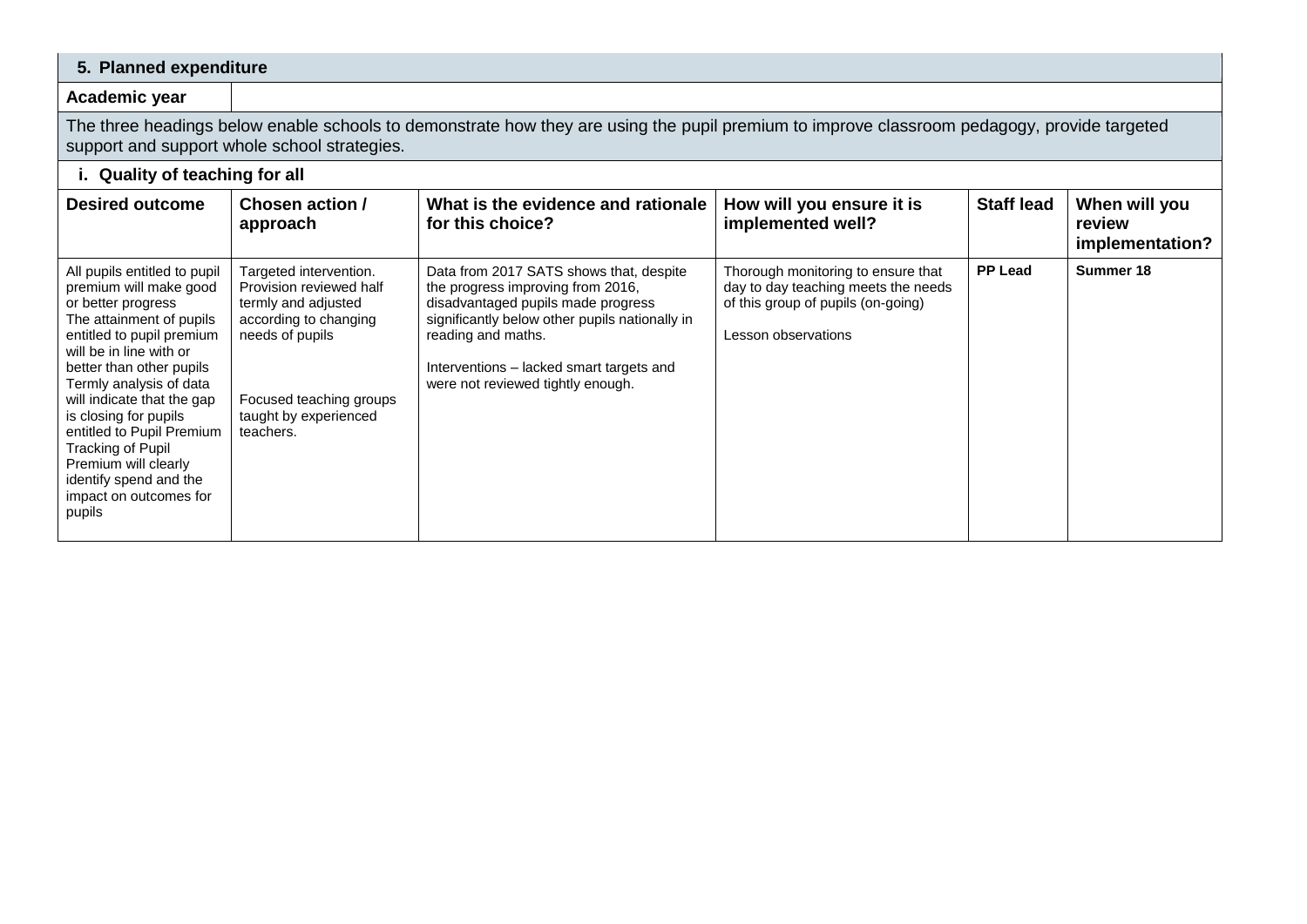| Pupils meet or exceed<br>national attainment<br>averages in reading and<br>maths<br>Disadvantaged pupils<br>make progress in line<br>with non-disadvantaged<br>pupils<br>Attainment gap in Y6<br>between disadvantaged<br>and non-disadvantaged<br>pupils has been reduced<br>The proportions of UKS2<br>pupils making expected<br>progress and exceeding<br>expected progress is<br>good | Deputy to work with<br>children at risk of not<br>achieving National in Oak<br>and Redwood<br>Deputy to support new to<br>Y6 teacher with planning<br>for maths and provision for<br>more able.<br>Senior UKS2 teacher to<br>work with pupils at greater<br>depth across year 6<br>Interventions for LAP by<br>TAs | Maths progress for pupil premium pupils fell<br>significantly below national average in 2017.<br>The gap between attainment for maths for<br>PP pupils against other pupils nationally was | Work scrutiny<br>Lesson observations<br><b>Pupil Progress meetings</b>             | Maths Lead              |               |  |
|-------------------------------------------------------------------------------------------------------------------------------------------------------------------------------------------------------------------------------------------------------------------------------------------------------------------------------------------------------------------------------------------|--------------------------------------------------------------------------------------------------------------------------------------------------------------------------------------------------------------------------------------------------------------------------------------------------------------------|--------------------------------------------------------------------------------------------------------------------------------------------------------------------------------------------|------------------------------------------------------------------------------------|-------------------------|---------------|--|
| Implementation of the<br>maths curriculum, and<br>the embedding of key<br>skills across the school<br>is effective                                                                                                                                                                                                                                                                        | Maths action plan to form a<br>key part of this year's<br>school plan. (See school<br>Plan for details)<br>Introduction of HFL<br>Essentials maths scheme                                                                                                                                                          | Maths progress for pupil premium pupils fell<br>significantly below national average in 2017.<br>The gap between attainment for maths for<br>PP pupils against other pupils nationally was | Work scrutiny<br>Lesson observations<br>Monitoring by HFL adviser                  | PP lead<br>English Lead |               |  |
| PPG pupils are<br>supported with reading<br>skills in particular<br>inference and vocabulary<br>Disadvantaged pupils<br>with low prior attainment<br>in reading rise above<br>national floor target for<br>progress                                                                                                                                                                       | Increased emphasis on<br>reading fluency being<br>modelled explicitly<br>Meetings with staff around<br>support for teacher led<br>guided reading.                                                                                                                                                                  | Reading achievement has dropped in 2017                                                                                                                                                    | Monitoring by HFL adviser<br>Lesson observations<br><b>Pupil Progress meetings</b> | English Lead            |               |  |
| Total budgeted cost<br>£50,981.22                                                                                                                                                                                                                                                                                                                                                         |                                                                                                                                                                                                                                                                                                                    |                                                                                                                                                                                            |                                                                                    |                         |               |  |
| ii. Targeted support                                                                                                                                                                                                                                                                                                                                                                      |                                                                                                                                                                                                                                                                                                                    |                                                                                                                                                                                            |                                                                                    |                         |               |  |
| <b>Desired outcome</b>                                                                                                                                                                                                                                                                                                                                                                    | <b>Chosen</b>                                                                                                                                                                                                                                                                                                      | What is the evidence and rationale                                                                                                                                                         | How will you ensure it is                                                          | <b>Staff lead</b>       | When will you |  |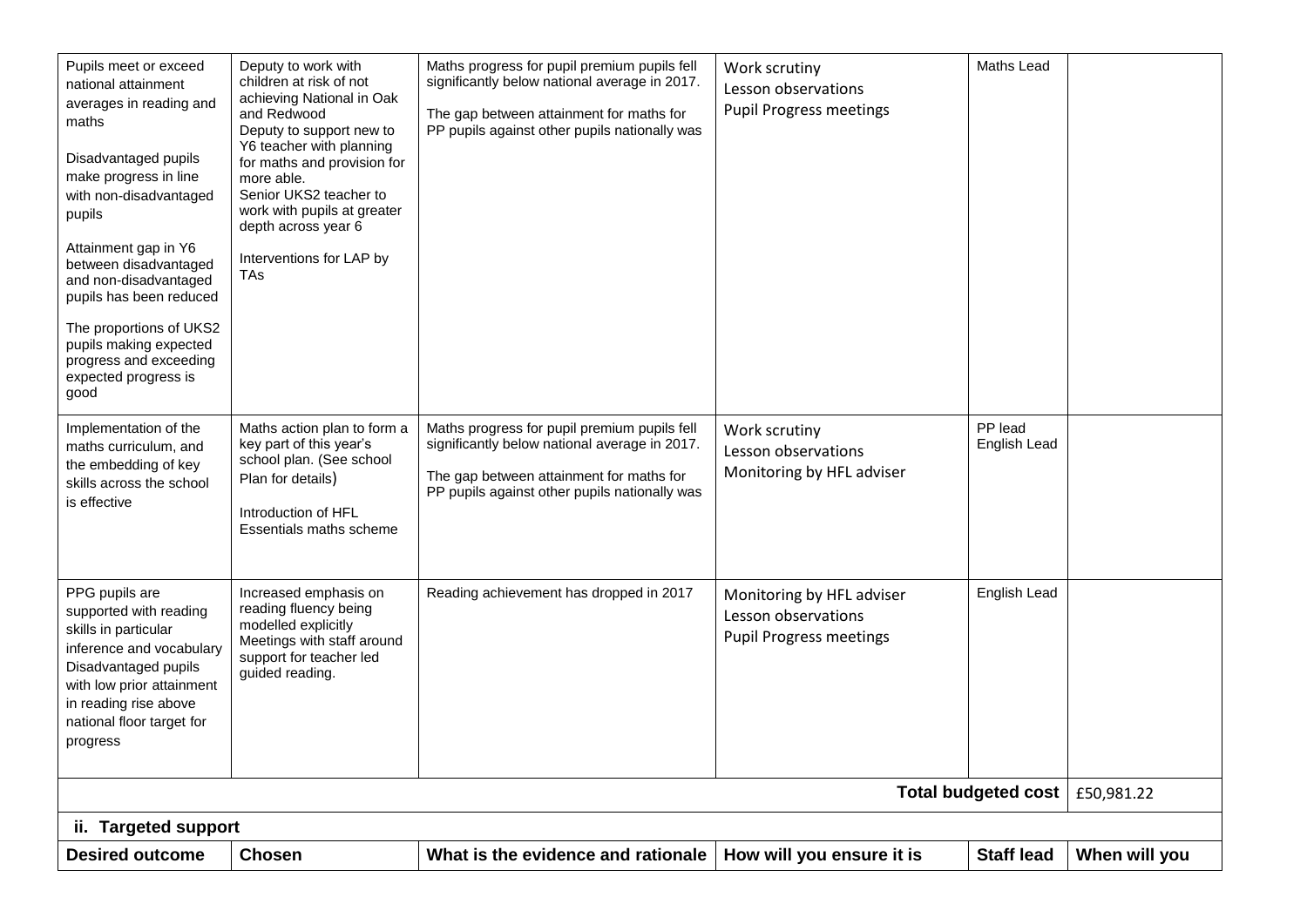|                                                                                                                                                                                                          | action/approach                                                                                                                                                                                                                                                                                                                                                                                                                                                               | for this choice?                                                                                                                                                                                                                                                                   | implemented well?                                                                                                                    |             | review<br>implementation? |
|----------------------------------------------------------------------------------------------------------------------------------------------------------------------------------------------------------|-------------------------------------------------------------------------------------------------------------------------------------------------------------------------------------------------------------------------------------------------------------------------------------------------------------------------------------------------------------------------------------------------------------------------------------------------------------------------------|------------------------------------------------------------------------------------------------------------------------------------------------------------------------------------------------------------------------------------------------------------------------------------|--------------------------------------------------------------------------------------------------------------------------------------|-------------|---------------------------|
| The achievement of<br>pupils entitled to pupil<br>premium in yr 6 will be in<br>line with or better than<br>other pupils                                                                                 | Experienced teachers to<br>provide additional support<br>in English and<br>mathematics in Year 6<br>under the direction of class<br>teachers                                                                                                                                                                                                                                                                                                                                  | Data from 2017 SATS shows that, despite<br>the progress improving from 2016,<br>disadvantaged pupils made progress<br>significantly below other pupils nationally in<br>reading and maths.                                                                                         | On-going monitoring of progress of<br>UKS2 pupils<br>PP pupils make expected or better<br>progress in KS2 SATs                       | PP lead     |                           |
| Pupils who are both PP<br>and SEND are not at an<br>adverse disadvantage to<br>their peers and are<br>making expected<br>progress<br>Provision is appropriate<br>and focussed from a<br>secure baseline. | Employment of specialist<br>SEND teacher to support<br><b>INCO</b> to work with pupils in<br>small groups and 1 to 1<br>Termly reading tests and<br>analysis (SEND)<br>Implementation of maths<br>assessments(SEND)<br>Speech and language<br>screening tool in<br>foundation stage, and in<br>other year groups where<br>appropriate<br>Case studies written to<br>eveidence the significant<br>progress made by SEND<br>pupils outside of the<br><b>National Curriculum</b> | Some pupils did not make the progress expected<br>for other pupils across the national curriculum,<br>as progress is slowing as they move through the<br>school.<br>Progress is increasingly difficult to measure if<br>pupils begin significantly below National<br>expectations. | Termly SEND pupil progress<br>meetings<br>Specialist SEND assessments<br>Use of IALD in early years<br>Observations of the provision | <b>INCO</b> |                           |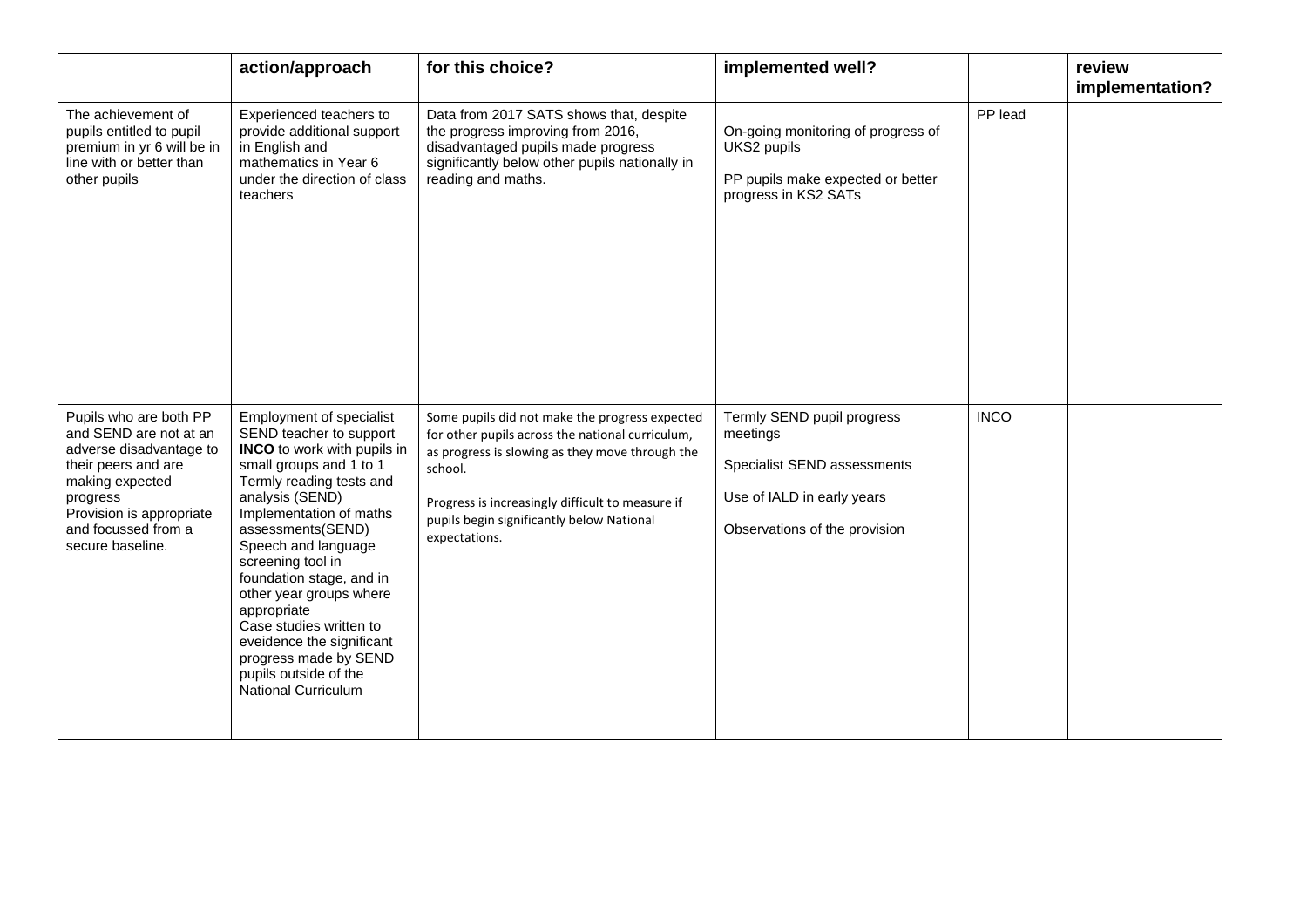| Disadvantaged pupils<br>will make expected<br>progress in reading                                                                                                                                                                                                                                   | Yr 6 booster classes<br>Deputy to support in y6<br>with guided reading                                                                                                                                                                                                        | Reading achievement has dropped in 2017                                                                                                                                   | Lesson observations to focus<br>particularly on learning and progress<br>of disadvantaged pupils (see<br>monitoring schedule)<br>Regular data monitoring                                                                                                                                                                                                                       | Deputy and<br>English Lead        |                                            |
|-----------------------------------------------------------------------------------------------------------------------------------------------------------------------------------------------------------------------------------------------------------------------------------------------------|-------------------------------------------------------------------------------------------------------------------------------------------------------------------------------------------------------------------------------------------------------------------------------|---------------------------------------------------------------------------------------------------------------------------------------------------------------------------|--------------------------------------------------------------------------------------------------------------------------------------------------------------------------------------------------------------------------------------------------------------------------------------------------------------------------------------------------------------------------------|-----------------------------------|--------------------------------------------|
|                                                                                                                                                                                                                                                                                                     |                                                                                                                                                                                                                                                                               |                                                                                                                                                                           |                                                                                                                                                                                                                                                                                                                                                                                | Total budgeted cost               | £47,489.64                                 |
| iii. Other approaches                                                                                                                                                                                                                                                                               |                                                                                                                                                                                                                                                                               |                                                                                                                                                                           |                                                                                                                                                                                                                                                                                                                                                                                |                                   |                                            |
| <b>Desired outcome</b>                                                                                                                                                                                                                                                                              | <b>Chosen</b><br>action/approach                                                                                                                                                                                                                                              | What is the evidence and rationale<br>for this choice?                                                                                                                    | How will you ensure it is<br>implemented well?                                                                                                                                                                                                                                                                                                                                 | <b>Staff lead</b>                 | When will you<br>review<br>implementation? |
| The progress of pupils<br>entitled to pupil premium<br>will be in line with or<br>better than other pupils                                                                                                                                                                                          | One day per week<br>leadership and<br>management focus to<br>enable pupil premium lead<br>to carry out in depth<br>monitoring                                                                                                                                                 | Interventions - lacked smart targets and<br>were not reviewed tightly enough.<br>Interventions discussed but not monitored<br>closely enough to prove their effectiveness | Observation of interventions with<br>specific focus on PP children.<br><b>Pupil Interviews</b><br>Impact of interventions to be<br>monitored through half-termly PPMs<br>and observations<br>Lesson observations to focus<br>particularly on learning and progress<br>of disadvantaged pupils (see<br>monitoring schedule)<br>Observations of all identified<br>interventions. | PP lead                           |                                            |
| Steps taken improve<br>attendance for those<br>children where it is an<br>issue.<br>There is an improvement<br>in their attendance.<br>(Attendance has been<br>identified in the 2016/17<br>school plan)<br>Families with attendance<br>below 80% in July 17<br>increase to above 90%<br>in July 18 | Identification of pupils<br>whose attendance is<br>causing a barrier to<br>learning<br>Parents contacted if<br>attendance drops below<br>95%<br>Interviews with the Head.<br>Work with County<br>attendance officer<br>Class attendance cup<br>Rewards for good<br>attendance | Attendance dropped just below National in<br>2017                                                                                                                         | Regular checks by attendance officer<br>of PPG attendance<br>Meetings with parents<br>Assemblies and work in class on the<br>importance of attendance                                                                                                                                                                                                                          | Attendance<br>officer<br>(school) |                                            |
| Social and emotional<br>problems are                                                                                                                                                                                                                                                                | Employment of a full<br>time pastoral support                                                                                                                                                                                                                                 | A significant number of children are being<br>identified - often by CSF- as needing<br>support with mental well-being.                                                    | Children are able to reach their<br>potential - make expected progress -<br>and possibly accelerated progress.                                                                                                                                                                                                                                                                 | Pastoral<br>support<br>worker     |                                            |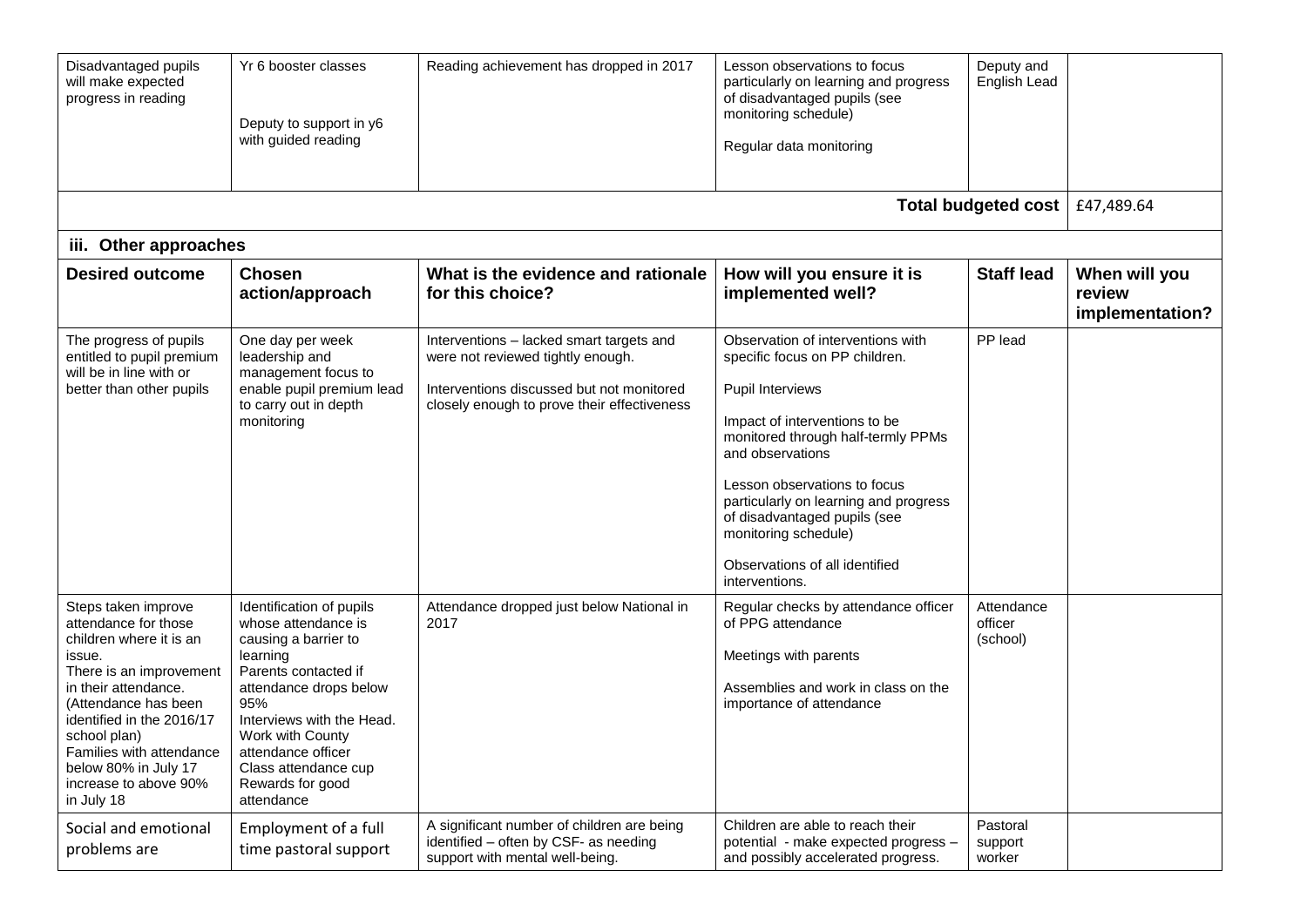| prevented from<br>becoming a significant<br>barrier to learning                                                                                                                                                                                                                                                                                                               | worker to work with<br>vulnerable pupils<br>Pastoral worker to<br>provide services such as<br>protective behaviours<br>Counselling<br>Draw and talk etc often<br>as a direct result of<br>work alongside CSF                                                                                                                                                                                                                 |                                                                                                                  |                                                                                                      |  |  |
|-------------------------------------------------------------------------------------------------------------------------------------------------------------------------------------------------------------------------------------------------------------------------------------------------------------------------------------------------------------------------------|------------------------------------------------------------------------------------------------------------------------------------------------------------------------------------------------------------------------------------------------------------------------------------------------------------------------------------------------------------------------------------------------------------------------------|------------------------------------------------------------------------------------------------------------------|------------------------------------------------------------------------------------------------------|--|--|
| To provide outdoor<br>opportunities for all<br>areas of the<br>curriculum to<br>reinforce learning<br>To improve cultural<br>experiences for PPG<br>children<br>Provision of a wide<br>range of activities to<br>broaden their cultural<br>experience and<br>understanding of<br>foundation subjects<br>e.g. history<br>Extended<br>opportunities to help<br>working families | Full time forest school<br>leader for delivery of<br>the curriculum outdoors<br>Extra-Curricular<br>Opportunities. To<br>provide a practical focus<br>for learning that will<br>help improve<br>opportunities for<br>disadvantaged children<br>to study the real world<br>Purchase of special<br>activities such as<br>archery, visiting theatre<br>groups and science<br>workshops<br>Herts music school<br>singing/Ukelele | Lack of cultural experiences outside of<br>school is reflected in their poor speech and<br>language development. | Progress is improved as a result of<br>better speech and language, including<br>improved vocabulary. |  |  |
|                                                                                                                                                                                                                                                                                                                                                                               | Total budgeted cost<br>£25,533.60                                                                                                                                                                                                                                                                                                                                                                                            |                                                                                                                  |                                                                                                      |  |  |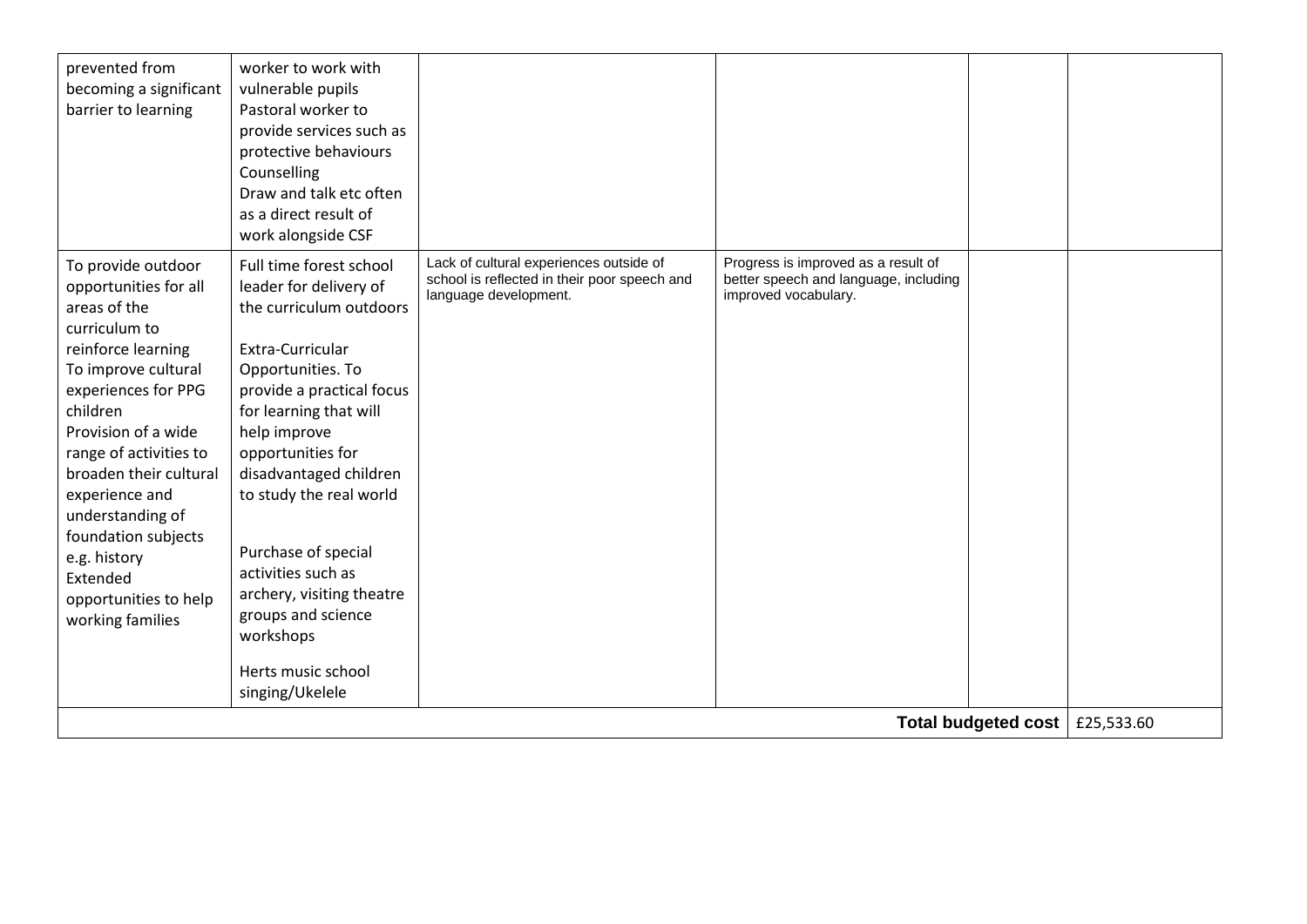| 6. Review of expenditure                                                                                                                                                                                                                                                                                                               |                                                                                                                        |                                                                                                                                                                                                          |                                                                                                                                                                                                                                                                                                                                                                       |             |
|----------------------------------------------------------------------------------------------------------------------------------------------------------------------------------------------------------------------------------------------------------------------------------------------------------------------------------------|------------------------------------------------------------------------------------------------------------------------|----------------------------------------------------------------------------------------------------------------------------------------------------------------------------------------------------------|-----------------------------------------------------------------------------------------------------------------------------------------------------------------------------------------------------------------------------------------------------------------------------------------------------------------------------------------------------------------------|-------------|
| <b>Previous Academic Year</b>                                                                                                                                                                                                                                                                                                          |                                                                                                                        |                                                                                                                                                                                                          |                                                                                                                                                                                                                                                                                                                                                                       |             |
| i. Quality of teaching for all                                                                                                                                                                                                                                                                                                         |                                                                                                                        |                                                                                                                                                                                                          |                                                                                                                                                                                                                                                                                                                                                                       |             |
| <b>Desired outcome</b>                                                                                                                                                                                                                                                                                                                 | <b>Chosen</b><br>action/approach                                                                                       | Impact:                                                                                                                                                                                                  | <b>Lessons learned</b><br>(and whether you will continue with this approach)                                                                                                                                                                                                                                                                                          | <b>Cost</b> |
| The proportions of<br>KS2 pupils making<br>expected progress<br>and exceeding<br>expected progress is<br>good - with special<br>emphasis on writing<br>Pupils meet or exceed<br>national attainment<br>averages in reading,<br>writing and maths<br>Disadvantaged pupils<br>make progress in line<br>with non-<br>disadvantaged pupils | Deputy head to work<br>closely with Y6<br>teacher<br>Work with county<br>adviser<br>English lead to<br>monitor writing | Pupils in year 6 - including PP pupils - made<br>progress in the top 20% of schools<br>Pupils did less well in Reading and maths than<br>previous years. Pupils found the reasoning papers<br>difficult. | High focus on writing meant that maths and reading suffered<br>as a result.<br>Maths curriculum needs to focus on the reasoning side of<br>maths, and was too reliant on calculation and arithmetic.<br>Provision of reading across the whole school needs to be<br>evaluated in order to ensure reading is taught effectively<br>enough to meet the needs of year 6. | £110,804.01 |
| ii. Targeted support                                                                                                                                                                                                                                                                                                                   |                                                                                                                        |                                                                                                                                                                                                          |                                                                                                                                                                                                                                                                                                                                                                       |             |
| <b>Desired outcome</b>                                                                                                                                                                                                                                                                                                                 | <b>Chosen</b><br>action/approach                                                                                       | <b>Estimated impact:</b>                                                                                                                                                                                 | <b>Lessons learned</b><br>(and whether you will continue with this approach)                                                                                                                                                                                                                                                                                          | Cost        |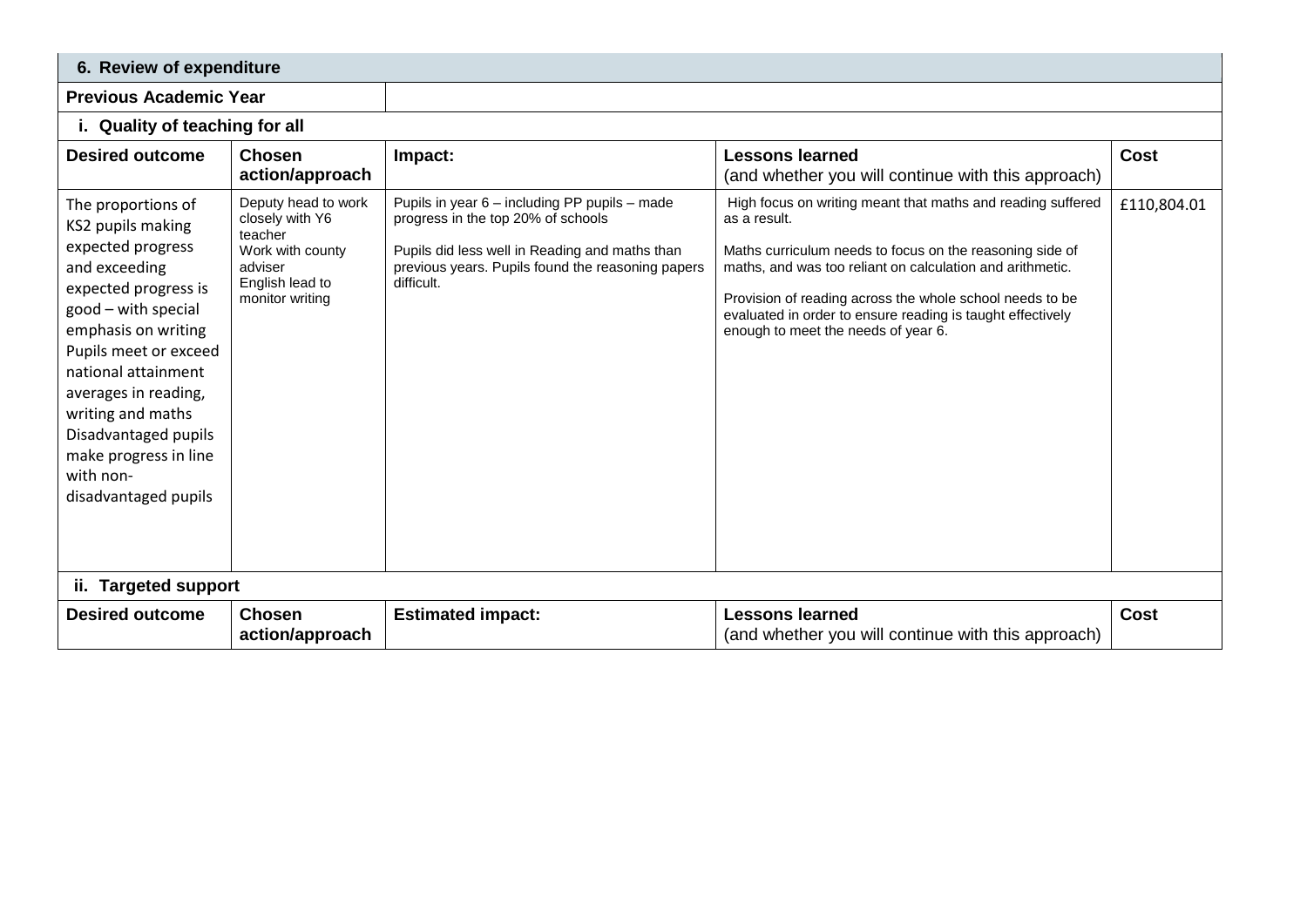| Pupils who are both<br>PP and SEND are not<br>at an adverse<br>disadvantage to their<br>peers and are making<br>expected progress<br>Provision is<br>appropriate and<br>focussed from a<br>secure baseline. | Employment<br>οf<br>SEND<br>specialist<br>teacher to<br>support<br><b>INCO</b><br>Termly reading tests<br>and analysis (SEND)<br>Implementation<br>of<br>maths<br>assessments(SEND)<br>Speech and language<br>screening tool in<br>foundation stage, and<br>in other year groups<br>where appropriate | Specialist Maths and reading assessments show<br>pupils making significant progress in terms of<br>reading and maths ages.<br>Some pupils did not make the progress expected<br>for other pupils across the national curriculum, as<br>progress is slowing as they move through the<br>school. | Progress is measured in small steps, and case studies will<br>be written for pupils not making expected national curriculum<br>progress. | £16,433.40  |
|-------------------------------------------------------------------------------------------------------------------------------------------------------------------------------------------------------------|-------------------------------------------------------------------------------------------------------------------------------------------------------------------------------------------------------------------------------------------------------------------------------------------------------|------------------------------------------------------------------------------------------------------------------------------------------------------------------------------------------------------------------------------------------------------------------------------------------------|------------------------------------------------------------------------------------------------------------------------------------------|-------------|
| iii. Other approaches                                                                                                                                                                                       |                                                                                                                                                                                                                                                                                                       |                                                                                                                                                                                                                                                                                                |                                                                                                                                          |             |
| <b>Desired outcome</b>                                                                                                                                                                                      | <b>Chosen</b><br>action/approach                                                                                                                                                                                                                                                                      | <b>Estimated impact:</b>                                                                                                                                                                                                                                                                       | <b>Lessons learned</b><br>(and whether you will continue with this approach)                                                             | <b>Cost</b> |